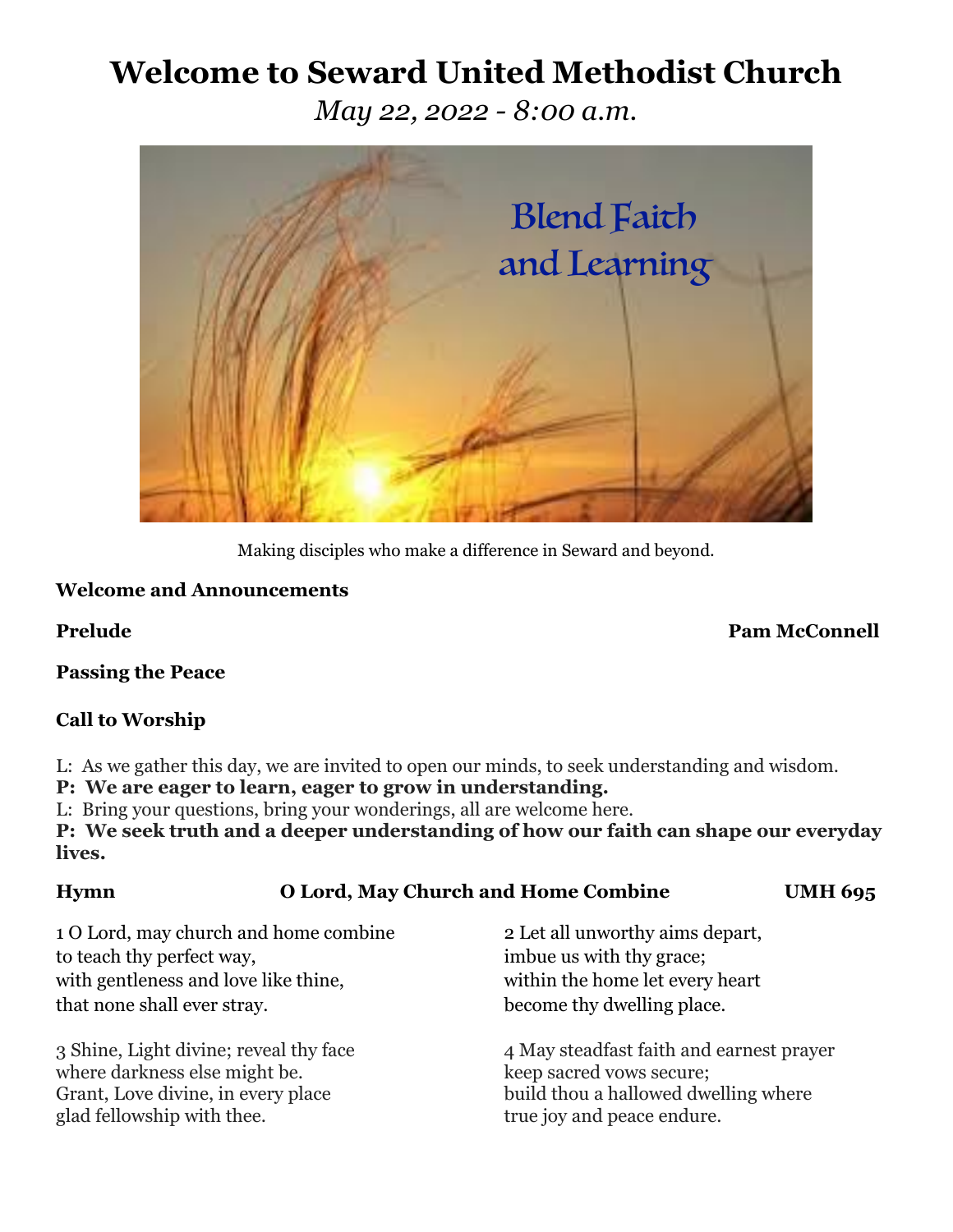**Common Prayer** (by Michael Turnbull in "600 Blessings and Prayers from Around the World")

 God the Creator permeate my mind God the Son enlighten my search for truth God the Spirit kindle my desire for discovery God the Holy Trinity bless my curiosity and my concentration this day and always. Amen.

### **Children's Time Pastor JoEllen Axthelm**

### **Faith Leaders Recognition**

### **Scriptures**

### **Proverbs 2:1-11**

1 My child, if you accept my words and treasure up my commandments within you, <sup>2</sup> making your ear attentive to wisdom and inclining your heart to understanding, <sup>3</sup> if you indeed cry out for insight and raise your voice for understanding, <sup>4</sup> if you seek it like silver and search for it as for hidden treasures— <sup>5</sup> then you will understand the fear of God and find the knowledge of God. <sup>6</sup> For God gives wisdom; from God's mouth come knowledge and understanding; <sup>7</sup> God stores up sound wisdom for the upright; God is a shield to those who walk blamelessly, <sup>8</sup> guarding the paths of justice and preserving the way of faithful ones. <sup>9</sup> Then you will understand righteousness and justice and equity, every good path, <sup>10</sup> for wisdom will come into your heart, and knowledge will be pleasant to your soul; <sup>11</sup> prudence will watch over you, and understanding will guard you. **Joel 2:28-32** <sup>28</sup> Then afterward I will pour out my spirit on all flesh; your sons and your daughters shall prophesy, your old men shall dream dreams,

and your young men shall see visions.

29Even on the male and female slaves, in those days I will pour out my spirit.

<sup>30</sup> I will show portents in the heavens and on the earth, blood and fire and columns of smoke. <sup>31</sup> The sun shall be turned to darkness and the moon to blood, before the great and terrible day of the Lord comes. <sup>32</sup> Then everyone who calls on the name of God shall be saved, for in Mount Zion and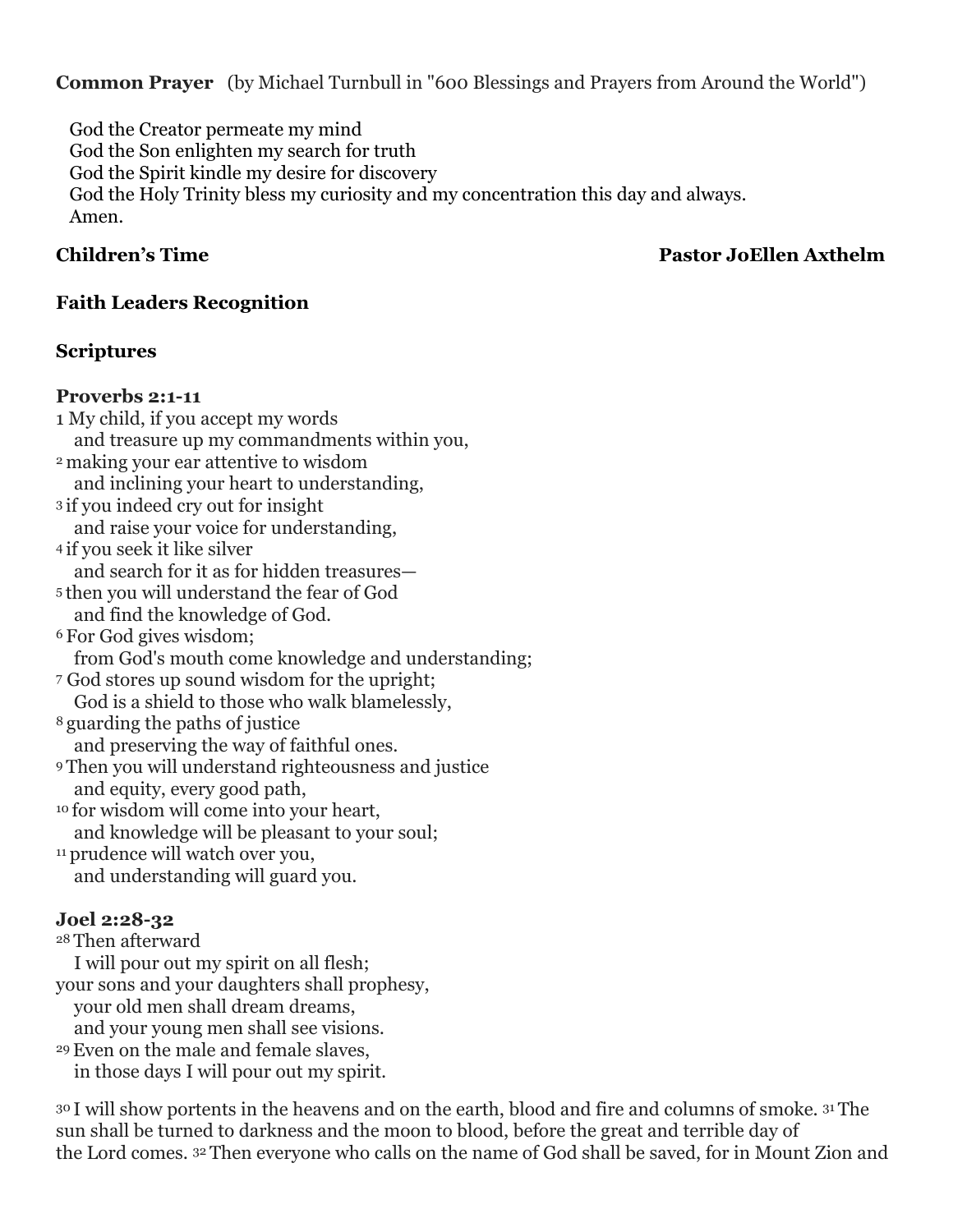in Jerusalem there shall be those who escape, as God has said, and among the survivors shall be those whom God calls.

| <b>Hymn</b> | <b>Praise the Source of Faith and Learning</b> | <b>TFWS 2004</b> |
|-------------|------------------------------------------------|------------------|
|-------------|------------------------------------------------|------------------|

Praise the source of faith and learning God of wisdom we acknowledge

that has sparked and stoked the mind<br>with a passion for discerning that our science and our art<br>and the breadth of human k how the world has been designed.  $\qquad \qquad \text{only partial truth impart.}$ Let the sense of wonder flowing Far beyond our calculation from the wonders we survey lies a depth we cannot sound keep our faith forever growing where your purpose for creation and renew our need to pray.  $\qquad \qquad \text{and the pulse of life are found.}$ 

3. May our faith redeem the blunder 4. As two currents in a river of believing that our thought fight each other's undertow, has displaced the grounds for wonder till converging they deliver which the ancient prophets taught. one coherent steady flow, May our learning curb the error blend, O God, our faith and learning which unthinking faith can breed till they carve a single course, lest we justify some terror till they join as one, returning with an antiquated creed. praise and thanks to you, the Source.

and the breadth of human knowledge

### **Sermon To Blend Our Faith and Learning Rev. Dr. Mary Kay Totty**

### **The Prayers of the People**

Please share your joys or concerns at the microphone or in the comments on Facebook or by texting us at 402-810-8900.

### **Prayer Hymn Open My Eyes, That I May See UMH 454**

1. Open my eyes, that I may see 2. Open my ears, that I may hear glimpses of truth thou hast for me; voices of truth thou sendest clear; place in my hands the wonderful key and while the wavenotes fall on my ear, that shall unclasp and set me free. everything false will disappear. Silently now I wait for thee,<br>Silently now I wait for thee, ready, my God, thy will to see. ready, my God, thy will to see. Open my eyes, illumine me, Spirit divine! Open my ears, illumine me, Spirit divine!

3. Open my mouth, and let me bear gladly the warm truth everywhere; open my heart and let me prepare love with thy children thus to share. Silently now I wait for thee, ready, my God, thy will to see. Open my heart, illumine me, Spirit divine!

> Sharing of Joys & Concerns Pastoral Prayer The Lord's Prayer